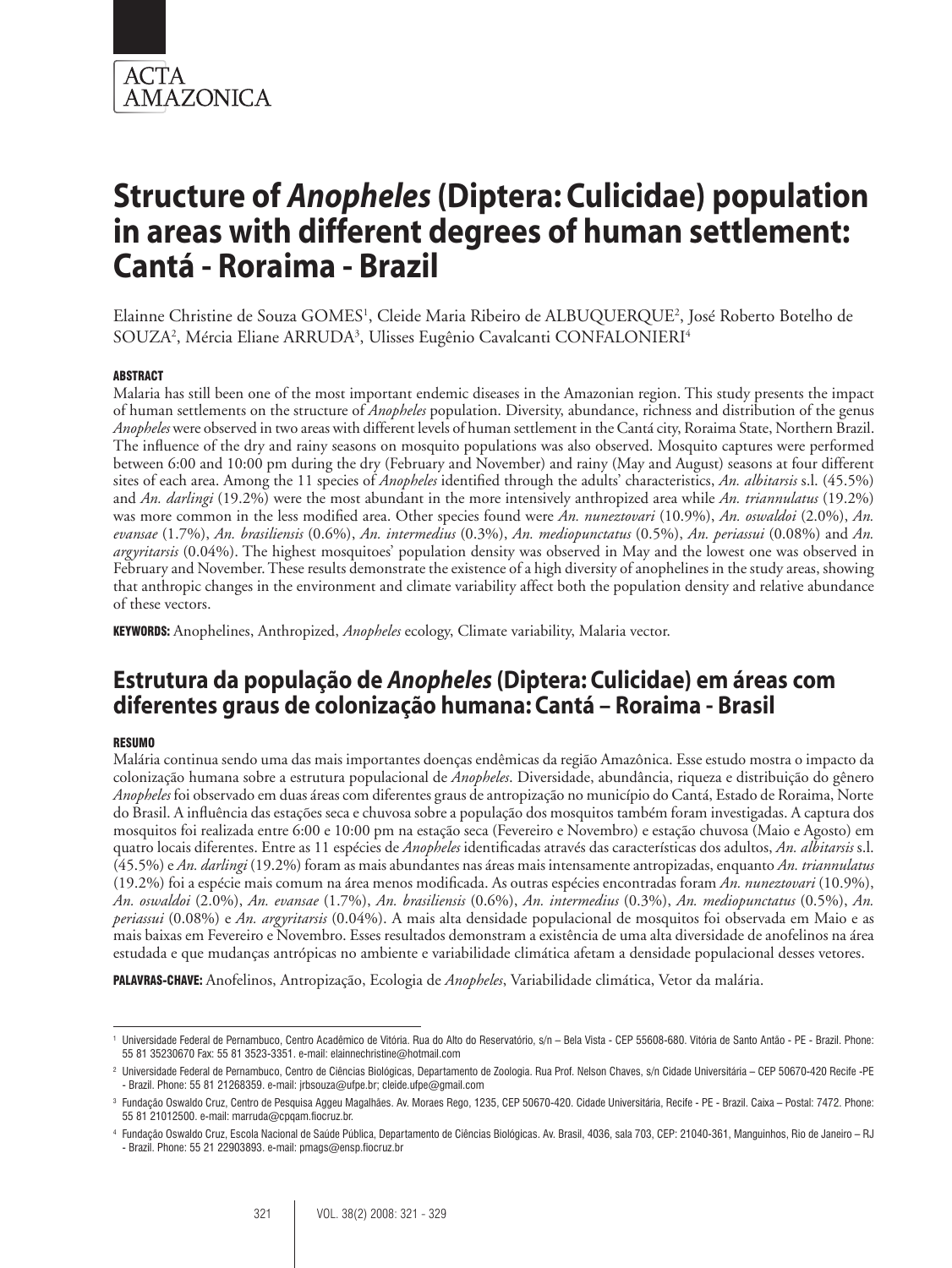

# **INTRODUÇÃO**

Malaria is still responsible for millions of cases and many deaths every year (Breman *et al*, 2004). Although most cases are reported in Africa, the disease is important in Brazil where 99% of the cases occur in the Amazon basin (Passos & Fialho, 1998; Silva & Oliveira, 2002). Recent surveys have shown a significant increase in the region (MS, 2003), especially in the state of Roraima, which presented a 103% increase in the Annual Parasite Index (IPA) between 1970 and 2000 (FUNASA, 2004). Between 2003-2004, malaria cases have increased by 200% in the city of Cantá, Roraima (SESAU-RR, 2004).

Studies show that 500,000 new cases occur in the Amazon region every year (Boulos, 1990; Silva & Oliveira, 2002). One of the most important factors causing this high number of cases is the intensive human migration to the region. The development of agriculture settlement schemes, uncontrolled migration and non-organized exploitation of natural resources (Oliveira-Ferreira *et al*., 1992; Chaves & Rodrigues, 2000; Silva-Vasconcelos *et al*., 2002) has resulted in changes in the ecological niches of anophelines (Boulos, 1990; Guimarães *et al*., 2004). This has favored the dispersion of vector species to human-made habitats, increasing the transmission of the malaria parasite in the region (Boulos, 1990). The awareness of human settlement and its impact on the ecology of mosquitoes may lead to strategies for controlling the malaria transmission (Barata, 1995; Rebêlo *et al*, 1997; Guimarães *et al*, 2004).

*Anopheles (Nynorhynchus) darlingi* Root 1926 is considered to be the main vector of malaria in forested areas of Brazil (Deane *et al*, 1988; Oliveira-Ferreira *et al*, 1990;Tadei & Thatcher, 2000; Silva *et al*, 2006), whereas in the coastal region the most important vector is the *Anopheles (Nynorhynchus) aquasalis* Curry 1932 (Silva *et a*, 2006). *Anopheles (Nynorhynchus) albitarsis*, a complex of four species, is described as a secondary vector (Rosa-Freitas *et al*,. 1990; Consoli & Lourenço-de-Oliveira, 1994; Póvoa *et al*, 2006), yet it has been reported as a primary vector in some areas (Arruda *et al*, 1986; Silva-Vasconcelos *et al*, 2002; Póvoa *et al*, 2006).

Although the epidemiological importance of humaninduced changes in forest areas is widely acknowledged, few studies have addressed the population dynamics of anophelines in newly anthropized areas. Scarcity of this information is detrimental to designing efficient malaria control measures in those areas. Therefore in this work, the diversity of anophelines was compared in localities with variation levels of anthropic environmental changes. Influences of rainy and dry seasons in the mosquito population were surveyed. Mosquito-human host interactions were also evaluated in both areas.

# **MATERIAL AND METHODS**

#### STUDY SITES

Mosquito captures were carried out in Cantá city, Roraima State, Northern Brazil (Figure 1), which has 10.826 inhabitants and a territorial area of 7.691 Km2 (IBGE, 2006). Cantá's population is concentrated in rural areas and its economic activities are associated with agriculture and livestock. Cantá is 100 m above sea level, presenting an equatorial climate; mostly hot and sub-humid.



**Figure 1 -** Location map of the study area; Cantá city, Roraima State, Brazil.

Two Areas (A and B), 14 km distant from each other, were selected for the anophelines' capture. These areas comprise fragments of the tropical rain forest differing from most of region due to their anthropogenic changes.

Area A was located on the city's primary dirt road (N 02°20'00"; W 060°38'07.6"), having characteristics of a farm intensively changed by human activity. It has three houses, a six bedroom dorm-type building, three small man-made lakes,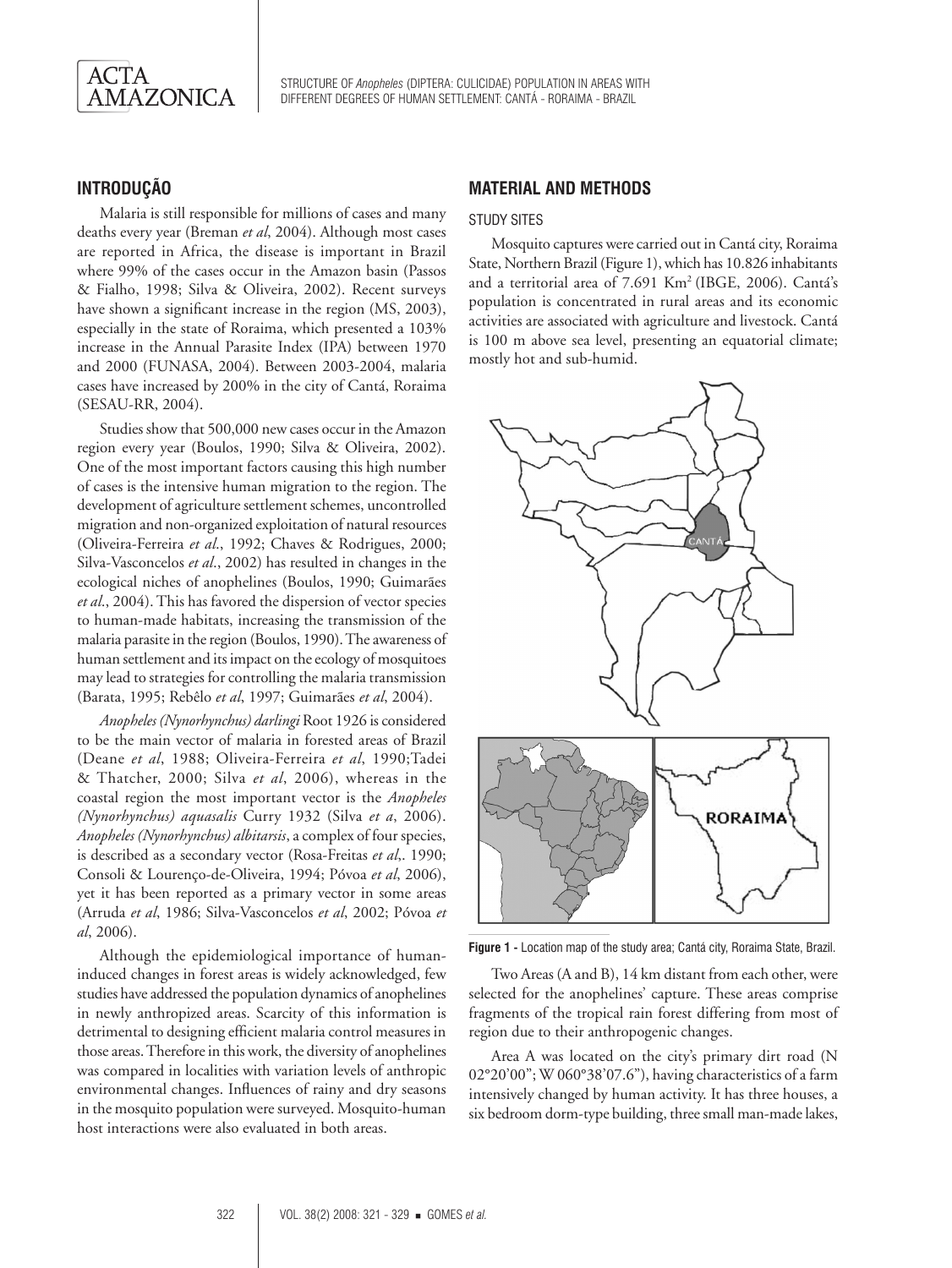

plantations and livestock (cattle, pigs and fowl). It undergoes an intermittent flow of people, especially on weekends and during the soybean harvest.

Area B is located on the city's secondary dirt road beside a natural lake (vicinal VIII – N 02°15'32.9"; W 060°33'59.1"). Its vegetation is better conserved than area A. It has a small wooden house, a small man-made lake and a barn for cattle.

Mosquito captures were carried out during three consecutive days in both areas (four sites in each one). A gradual stratification was preformed in both areas from the main house to the forest, for identifying the human settlement impact on the *Anopholes* population. The border of the forest (site 4) was around 1,500m (Area A) and 1,000m (Area B) from the house. Site 2 was situated at a distance of around 200m from the house and site 3 was between the two former sites. Site 1 was situated around 10m from the house.

In 2004, collections were performed in February and November (dry season) and in May and August (rainy season).

Mosquitoes' captures were carried out from 6:00 to 10:00 pm as they landed on human bait. Previous surveys and the specific literature have shown that this was the time when most of anopheline mosquito bites were reported (Consoli & Lourenço-de-Oliveira, 1994; Guimarães *et al.*, 2000; Forattini, 2002). Eight entomologist technicians from FUNASA-RR worked simultaneously in the two areas (A and B), under the same environmental conditions (temperature; wind; humidity and light).

Specimens were captured by aspiration and kept in individual vials labeled as for the specific site and hour of sampling. Specimens were killed with ether and the taxonomic identification was performed according to the keys of Gorham *et al* (1967), Consoli & Lourenço-de-Oliveira (1994) and Forattini (2002). Specimens belong to the same species were stored in the lab in vials containing silica-gel.

Abiotic factors were hourly measured during the three days of capture. The average maximum and minimum values during this study were:  $28 \pm 0.5$ °C for tempetature and 69.7 ± 2.7% for relative humidity. These values were recorded using a thermohygrometer. Average monthly levels of precipitation were 136 ± 40.7 mm (Relatório de Climatologia Aeronáutico, 2000-2003). Sampling during full moon was avoided, since luminosity affects mosquito behavior (Lourenço-de-Oliveira *et al*, 1985; Murilo *et al*, 1988). Samplings were usually performed at new moon or half moon.

The Shannon-Wiener diversity index was used to compare the areas. Where pi = the proportion of mosquitoes species in the sites of the studied areas.

The Analysis of Variance (ANOVA) was used to compare both areas, and the Tukey HSD was used as Post-hoc test.

# **RESULTS**

Eleven species of anophelines were collected from a total of 2,298 mosquitoes obtained in at all sites between February and November, 2004 (Table 1).

Of this collection, 55.5% were from area A (anthropized), and 44.5% from area B. Eleven species were registered in Area A and eight in Area B. Nevertheless, the daily richness and diversity (H') were significantly higher in Area B compared to A ( $F_{(1, 94)}$ = 4.017, p=0.048 and  $F_{(1, 94)}$ =10.433, p=0.002 respectively).

During the daily richness analysis among sites in both areas, no differences were observed in Area A. However, in Area B, richness was significantly lower at site 1 compared to sites 2 and 3 ( $F_{(3,44)}$ =7.877, p<0.001) (Figure 2). The mean densities showed different tendencies between areas A and B. A gradual increase in the number of mosquitoes collected was registered from site 1 to 4 in Area B. The opposite was observed in area A, where the density declined towards site 4 (Tabela 1).

*Anopheles albitarsis* s.l. (45.5%) was the most abundant species, followed by *An. darlingi* (19.2%), *An. triannulatus* (19.2%), and *An. nuneztovari* (10.4%). These species totaled 94% of all captured mosquitoes (Table 1). *An. Albitarsis* s.l. and *An. darlingi* presented higher abundance in area A, F<sub>(1,</sub>  $_{94)}$ =4.132, p=0.045 and F<sub>(1, 94)</sub>=4.947, p=0.029, respectively. The opposite phenomenon was observed for *An. Triannulatus*, which was four times more frequent in the less modified area,  $F_{(1, 94)}$ =9.103, p=0.003. No density differences were observed among the Areas for other sampled anophelines (Figure 3).



**Figure 2 -** Anophelines' Richness (S) at the sites of both Areas; A = More anthropized, B= Less anthropized. Cantá city, Roraima State, Brazil. Vertical bars denote 0.95 confidence intervals.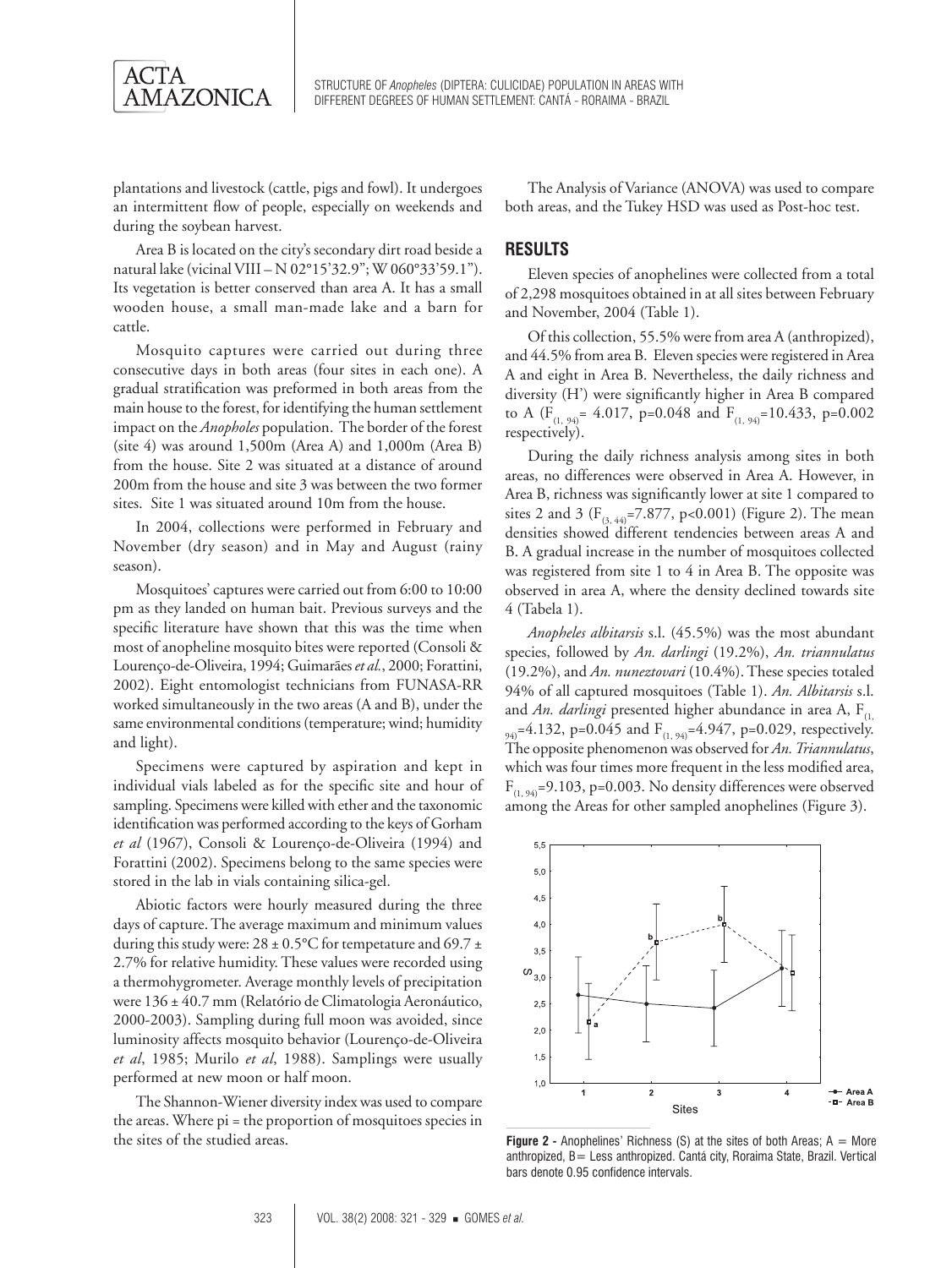Table 1 - Total number of anophelines captured at the sampling sites, in the areas A and B, Cantá city, Roraima State, Brazil, A= More Anthropized and B= Less Anthropized.

| <b>Species</b>       | Site 1       |              | Site 2       |              | Site 3 |              | Site 4       |              | <b>Total</b> | %    |
|----------------------|--------------|--------------|--------------|--------------|--------|--------------|--------------|--------------|--------------|------|
|                      | A            | B            | A            | B            | Α      | B            | A            | B            |              |      |
| Anopheles albitarsis | 196          | 28           | 183          | 107          | 324    | 204          | 02           | 01           | 1045         | 45.5 |
| An.triannulatus      | 0            | 35           | 05           | 64           | 0      | 46           | 81           | 211          | 442          | 19.2 |
| An.darlingi          | 162          | 31           | 48           | 47           | 64     | 65           | 14           | 10           | 441          | 19.2 |
| An.nuneztovari       | 08           | 16           | 20           | 27           | 16     | 37           | 80           | 46           | 250          | 10.9 |
| An.oswaldoi          | 0            | $\mathbf{0}$ | $\mathbf{0}$ | 02           | 0      | 02           | 19           | 24           | 47           | 2.0  |
| An.evansae           | 02           | $\mathbf{0}$ | 03           | 02           | 01     | 13           | 18           | $\mathbf{0}$ | 39           | 1.7  |
| An. brasiliensis     | 0            | $\mathbf{0}$ | 08           | 01           | 0      | 05           | 0            | 0            | 14           | 0.6  |
| An. mediopunctatus   | 0            | $\mathbf{0}$ | $\theta$     | $\theta$     | 0      | $\mathbf{0}$ | 11           | $\mathbf{0}$ | 11           | 0.5  |
| An. intermedium      | 0            | $\mathbf{0}$ | 0            | $\mathbf{0}$ | 0      | $\mathbf{0}$ | 02           | 04           | 06           | 0.3  |
| An. periassui        | $\mathbf{0}$ | $\mathbf{0}$ | 01           | $\mathbf{0}$ | 01     | $\mathbf{0}$ | $\mathbf{0}$ | $\mathbf{0}$ | 02           | 0.08 |
| An. argyritarsis     | $\Omega$     | $\mathbf{0}$ | 0            | $\mathbf{0}$ | 0      | $\mathbf{0}$ |              | $\mathbf{0}$ | 01           | 0.04 |
| Total                | 368          | 110          | 268          | 250          | 406    | 372          | 228          | 296          | 2298         | 100  |



**Figure 3 –** Dominant anopheline species sampled in each quarter month, from February to November, 2004 in the Areas A and B; Cantá city, Roraima State, Brazil.

*An. albitarsis* s.l. was significantly more abundant at site 3 and very rare at site 4 of both areas ( $F_{(3, 92)}$ =6.599, p<0.001) (Table 1). *An. darlingi*, the primary malaria vector in the Amazon region, was observed at all sites. Higher densities were observed at site 1 and few individuals were captured at site 4 (F(3, 92)=5.980, p<0.001) (Table 1). *An. triannulatus* was found at two sites (2 and 4) in area A and at all four sites in B with significantly higher densities at site 4 than in any other site (F(3, 92)=8.434, p<0.001) (Table 1). *An*. *Oswaldoi* was captured only at site 4 of Area A, and at 2, 3 and 4 sites of area B, with a preference for site 4 (F<sub>(3, 92)</sub>=4.636, p=0.005). An. nuneztovari presented significantly higher density at site 4 than in other sites  $(F_{(3, 92)}=2.953, p=0.037)$  (Table 1).

February presented a significant lower richness in relation to other months in Area A ( $F_{(3,44)}$ =4.666, p=0.006). The population density of anopheline also varied according to the seasons in area A, with significantly higher density in the rainy season ( $F_{(1, 46)}$ =6.955, p=0.011) (Figure 4).



**Figure 4 -** Anophelines abundance in two areas throughout the months: Cantá city, Roraima State, Brazil. Vertical bars denote 0.95 confidence intervals.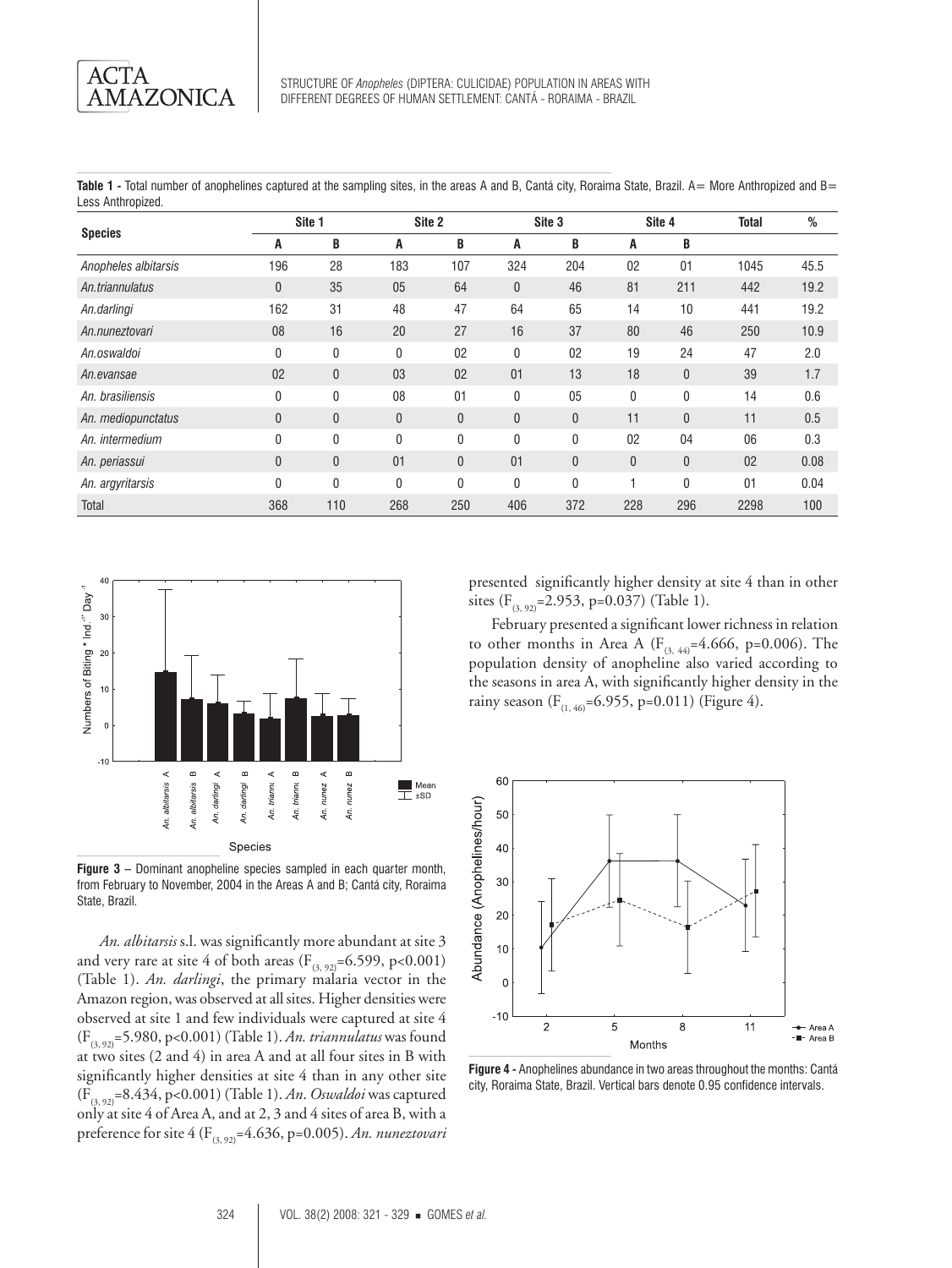

# **DISCUSSION**

The significant lower differences of richness and diversity observed in area A, show that anthropic changes induce a higher abundance of endophilic species of *Anopheles* in the environment. This is reinforced by the dominance of *An. albitarsis* s.l. and *An. darlingi* in the anthropized area. These results are in agreement with those observed by Juri *et al* (2005) who observed a higher diversity of Anophelines in preserved areas in Salta Forest, Argentina. Similarly, Montes (2005) observed a higher dominance and lower diversity of Culicidae species in anthropized areas of the Brazilian Atlantic Forests.

The significantly high diversity at site 3 of area B may be related to the concept that moderate impacts of human settlement increase species diversity. This concept is supported by the "intermediate disturbance hypothesis" proposed by Connell (1978) which suggests that species diversity should be highest at moderate levels of disturbance. This fact can be observed in the figure 2 which shows a high abundance at sites 2 and 3 in area B.

The most efficient malaria vector in the Americas, *An. darling* (Rozendaal, 1990; Rubio-Pallis, 1995), was the second most common species captured in both areas. It has been considered as the primary vector of this disease in Brazil (Deane, 1986). Silva *et al.* (2006) emphasize the implication of *An. darlingi* as a competent vector. High degree of endophyly of *An. darlingi* has been demonstrated in several papers (Forattini, 1987; Roberts *et al.*, 2002; Silva *et al.*, 2006). In this study, this species was present in low densities in the forest (site 4). It was observed almost exclusively at the modified sites, especially around the house (site 1), a fact which confirms its high degree of association with human dwellings (Oliveira-Ferreira *et al.*, 1992; Lourenço-de-Oliveira & Luz, 1996; Souza-Santos, 2002; Guimarães *et al.*, 2004; Silva *et al*, 2006).

Another important species of anopheline, with regard to malaria epidemiology in the Northern Brazil, is the *An. albitarsis* s.l*.*. It was the most common species collected in this study and presented the highest densities in the most anthropic area, corroborating the results obtained in Boa Vista, Roraima State, by Silva-Vasconcelos *et a.l* (2002) and Póvoa *et al.* (2006). Studies carried out by Tubaki *et al.* (2004) also showed an adaptation of *An. albitarsis* s.l. to a newly anthropized area, after a dam construction. The anthropophilic behavior of this species in our study may be observed by the fact that *An. albitarsis* s.l. was hardly found at the forest site in both areas (Table 1). This species is considered the potential malaria vector in several areas of the country (Arruda *et al.*, 1986; Tadei *et al.*, 1988; Klein *et al.*, 1991; Póvoa *et al.*, 2001).

The predominance of *An. albitarsis* s.l. associated with the high degree of infection by *Plasmodium sp*. in Boa Vista,

Roraima, has led several authors to incriminate this species and the *An. darlingi* as primary vectors of malaria transmission in this part of the country (Silva-Vasconcelos *et al.*, 2002; Póvoa *et al.*, 2006; Barros & Honório, 2007). Nevertheless, it is important to consider that the *Plasmodium* infection rate in *An. darlingi* is twice as high when compared to those observed in the *An. albitarsis* s.l*.* Therefore, simultaneous occurrence of these two species in any given locality may have epidemiological relevance, due to the probability of development malaria outbreaks (Deane, 1986; Teodoro *et al.*, 1994; Tadei & Thatcher, 2000; Póvoa *et al.*, 2006).

In area B, *An. triannulatus* and *An*. *oswaldoi* colonized different types of sites, although both have shown preference for the forest. Some authors believe that they are mainly associated with wild environments (Lourenço-de-Oliveira *et al.*, 1989; Lourenço-de-Oliveira, 1993; Consoli & Lourençode-Oliveira, 1994; Lourenço-de-Oliveira & Luz, 1996). Such observations point to the low degree of anthropophilic activity of those mosquitoes. Similar findings have been reported by Branquinho *et al.* (1993); Oliveira-Pereira & Rebelo (2000); Brown *et al.* (2001) and Póvoa *et al.* (2001). These authors observed low frequency of these species close to and inside human habitations. The absence of *An. triannulatus* in areas with environmental changes may be an indication of its potential as a bioindicator of human impact.

Another species predominat in the forest is *An. nuneztovari* which, however, did not show a clear habitat preference in area A. *An. nuneztovari* presents exophilic habitats (Tadei & Correia, 1982; Olano *et al.*, 1997) and has been observed in low densities close to and inside houses (Souza-Santos, 2002); it was predominantly observed inside the forest (Lourenço-de-Oliveira & Luz, 1996). These results corroborate with those from this investigation, which showed a lower incidence of this anopheline close to houses (site 1).

Rubio-Palis *et al.* (1992) collected 47,704 *An. nuneztovari* in approximately 2 years (74.8% of the sample) inside and outside a house in Venezuela and some were infected with *P. vivax*, detected by the ELISA technique. Moreno *et al.* (2004) reported *An. nuneztovari* (citotype B), for the first time, in southeastern Venezuela. They stress the possibility of this species as a primary transmitter of malaria in the region, since this same citotype is the main vector in Colombia and southeastern Venezuela. In Brazil, *An. Nuneztovari* was found infected with the malaria parasite in the north (Arruda *et al.*, 1986; Póvoa *et al.*, 2001; Silva-Vasconcelos *et al.*, 2002). However, in the urban areas in Roraima, studies have shown low density in the population (Silva-Vasconcelos, 2002; Póvoa *et al.*, 2006) as well as low number of infectious *An. nuneztovari* (Silva-Vasconcelos, 2002).

Although *An. evansae* was collected at all surveyed points, it was very rare at site 1 and presented higher densities at sites 3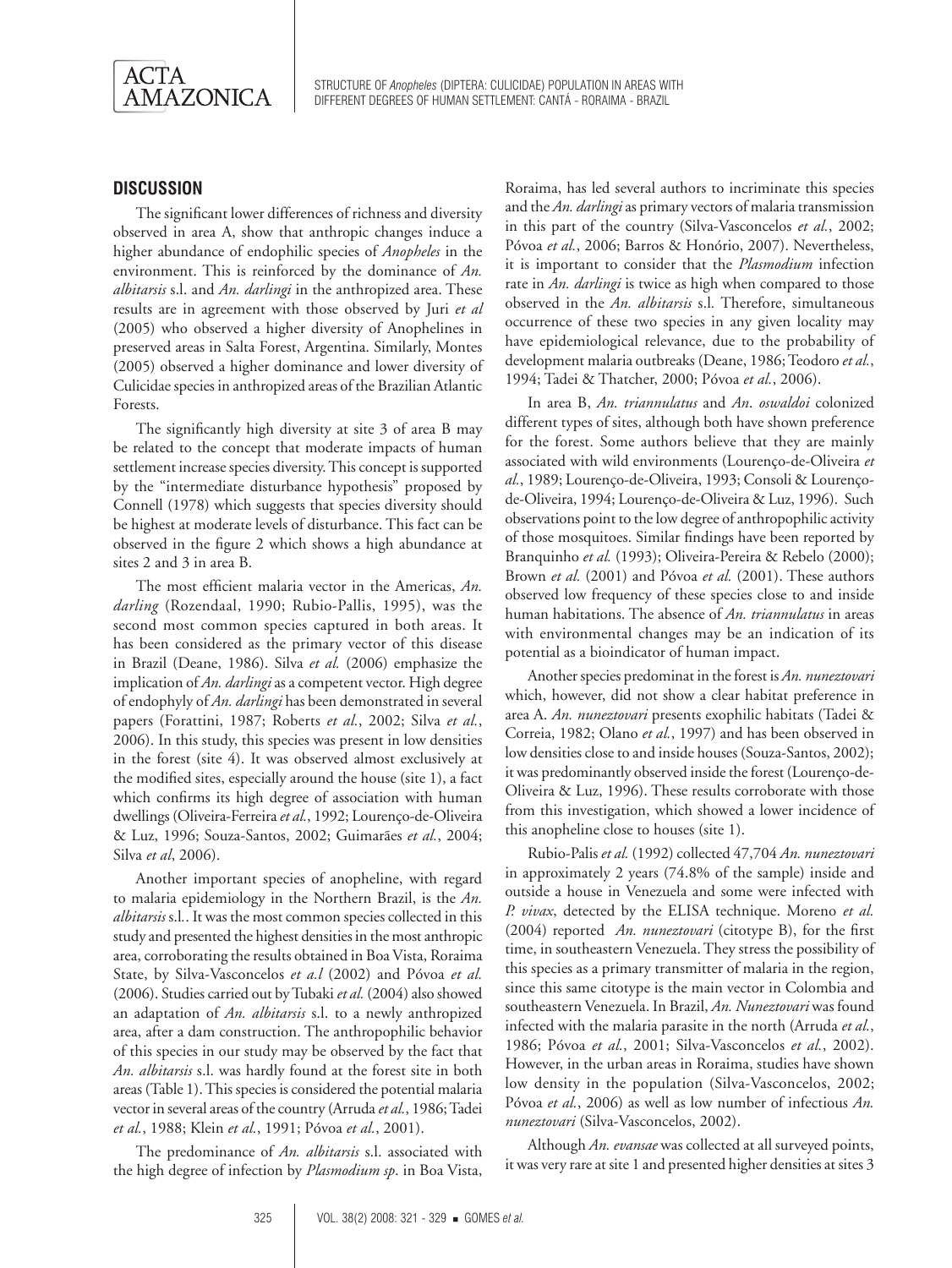Structure of *Anopheles* (Diptera: Culicidae) population in areas with different degrees of human settlement: Cantá - Roraima - Brazil

and 4, though not significantly different. Low densities of this species were also observed inside houses and in peridomiciliary areas by Oliveira-Pereira & Rebelo (2000), in the northeastern region of Brazil, and also by Guimarães *et al.* (1997, 2004), in the central-western and southern parts of the country.

Several studies have shown that climatic factors affect the population dynamics of anopheline mosquitoes (Póvoa *et al.*, 2001; Silva-Vasconcelos *et al.*, 2002; Marquetti *et al.*, 1992; Xavier & Rebêlo, 1999; Moreno *et al.*, 2002). The Roraima State presents two climatic seasons: rainy period (May to September) and dry period (October to April) (Chaves & Rodrigues, 2000). In the present study the lowest density of anophelines was observed in February (dry period), which presented a significant lower richness in relation to August and November in Area A. In February, most breeding sites were dry, a fact which may be responsible for the significant decrease in mosquito populations. Silva-Vasconcelos *et al.* (2002) associated the dry season to a decrease in anopheline biting rates. Yet, other studies showed higher mosquito densities at the onset of the dry season (Póvoa *et al.*, 2001) and also an increase in malaria transmission in this period (Charlwood *et al.*, 2000; Chaves & Rodrigues, 2000). Gurgel (2003) in a spatial-temporal analysis of malaria in Roraima suggested that the increase of malaria cases in the beginning of the dry season was related to standing water in several places. At this time, there is also an increase in the flux of people to areas formerly inundated, thus facilitating contact with mosquitoes.

A regular seasonal pattern of mosquito occurrence was not detected in Area B. A similar fact was observed by Guimarães *et al.*, (1997) studying anophelines in Southern Brazil. Their study detected no influence of the rainy season on mosquito densities and observed that breeding sites did not change during the year, regardless of the rainfall regime. The present study observed the same results. This may also be the phenomenon underlying the observed pattern of low population fluctuations of anophelines in area B, where most breeding sites were permanent.

The highest densities of anophelines were recorded during the rainy season, in captures preformed from May to August, which corresponds to the period with higher abundance of breeding sites created by rain. Significant higher densities were observed in area A in those months. Zimmerman (1992) reported that the seasonal increase in anophelines is regulated by the abundance of breeding sites being it directly related to the rainfall. Several studies reported the same phenomenon, with highest densities of anophelines being observed during the rainy season (Marquetti *et al.*, 1992; Xavier & Rebêlo, 1999; Moreno *et al*., 2002, Barros & Honório, 2007).

Human activity favors an increase in temporary breeding sites and has possibly contributed to the increase observed in anopheline populations in area A. The relation between the

breeding of anophelines and the presence of larval habitats created by humans has been reported by other authors. In Africa, Fillinger *et al.* (2004) observed that from 70% of all aquatic habitats found in a man-made area, 67% were colonized by *Anopheles* larvae, especially that of *An. gambiae*.

Data obtained in the present work indicate that ecological changes followed by human occupation in the Brazilian Amazon should be considered. This study showed that changes in the environment affect the population dynamics of *Anopheles*, thus possibly contributing to the increase of malaria transmission. The high degree of sinanthropism of *An. darlingi* and *An. albitarsis* s.l., species, considered as important in the epidemiology of malaria in the region, point to the necessity of monitoring these species in both preserved and modified environments. This will probably generate important information on the control of endemic malaria in the region.

# **ACKNOWLEDGEMENTS**

We are grateful to the technicians of the Fundação Nacional de Saúde, Roraima State, for support during field collection and the identification of specimens.

# **LITERATURE CITED**

- Arruda, M.E.; Carvalho, M.B.; Nussenzweig, R.S.; Maracic, M. Ferreira, W.; Cochrane, A.H. 1986. Potential vectors of malaria and their different susceptibility to *Plasmodium falciparum* and *Plasmodium vivax* in northern Brazil identified by immunoassay. *Amer. J. Trop. Med. Hyg*., 35: 873-881.
- Barata, R.C.B. 1995. Malária no Brasil: panorama epidemiológico na última década. *Cad. Saúde Públ*., 11: 128-136.
- Barros, F.S.M.; Honório, N.A. 2007. Man biting rate seasonal variation of malaria vectors in Roraima, Brazil. *Mem. Inst. Oswaldo Cruz,* 102(3): 299-302.
- Boulos, M. 1990. Epidemiologia, patogenia e métodos de controle da malaria humana. *Ciência e Cultura*, 42 (8): 570-574.
- Breman, J.G.; Alilio, M.S.; Mills, A. 2004. Conquering the intolerable burden of malaria: what's new, what's needed: a summary. *Amer. J. Trop. Med. Hyg.*, 71 (Suppl 2): 1–15.
- Branquinho, M.S.; Lagos, C.B.T.; Rocha, R.M.; Natal, D.; Barata, J.M.; Nardin, E.; Nussenzwieg, R.S.; Kloetzel, J.K. 1993. Anophelines in the state of Acre, Brazil, infected with *Plasmodium falciparum*, *P. vivax*, the variant *P. vivax* VK247 and *P. malariae*. *Trans. R. Soc. Trop. Med. Hyg.*, 87: 391-394.
- Brown, E.; Villegas, C.; Araujo, R. 2001. Abundancia y diversidad de la fauna anofelina en áreas vulnerables a la transmisión malárica del estado Trujillo, Venezuela. *Bol. Malar. San. Amb.* XLI (1-2): 110.
- Charlwood, J.D.; Vij, R.; Billingsley, P.F. 2000. Dry season refugia of malaria-transmitting mosquitoes in a dry savannah zone of east Africa. *Amer. J. Trop. Med. Hyg*., 62: 726-732.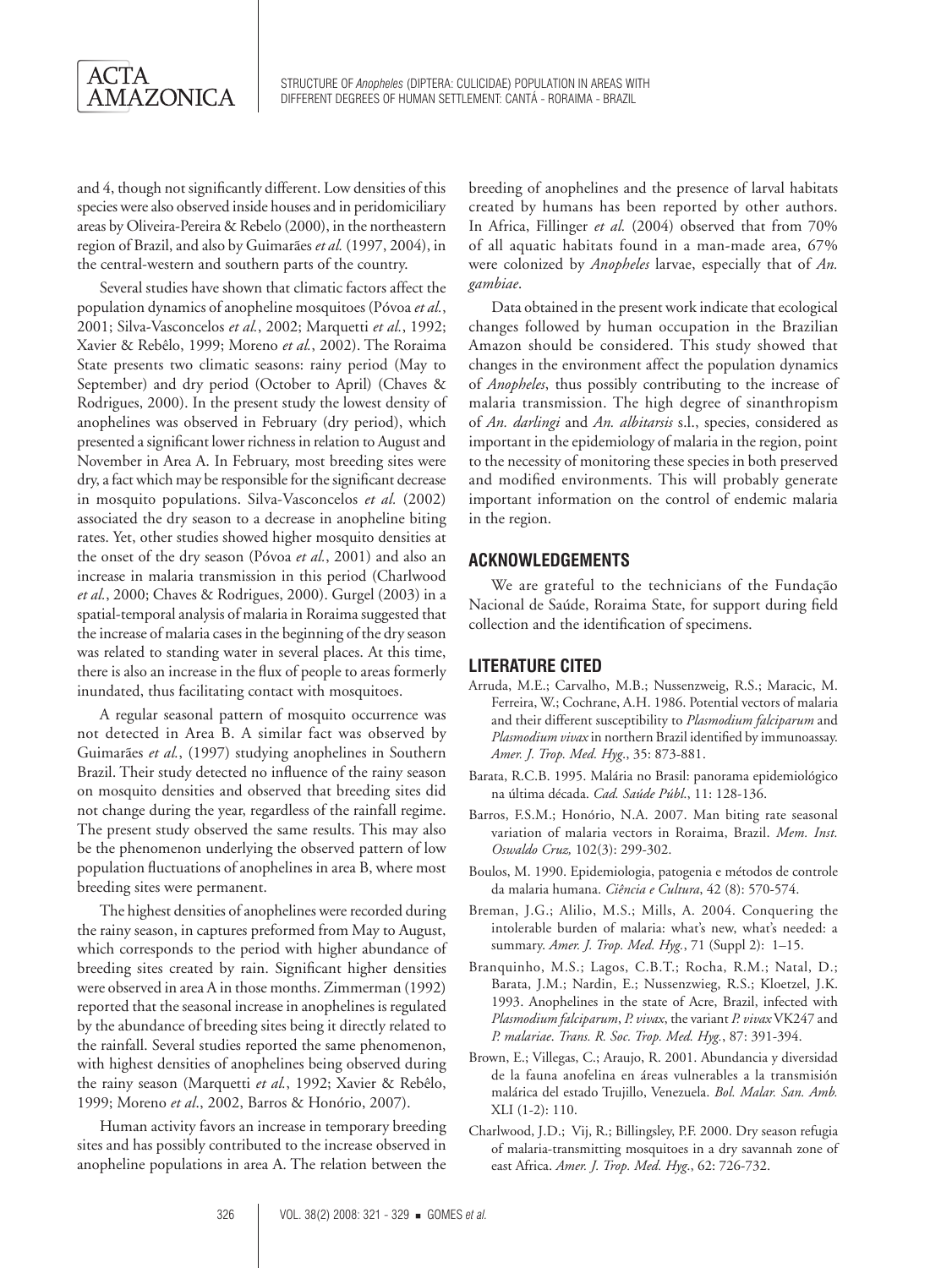

- Chaves, S.S.; Rodrigues, L.C. 2000. An initial examination of the epidemology of malaria in the state or Roraima, in the Brazilian Amazon basin. *Rev. Inst. Med. Trop. São Paulo*, 42: 269-275.
- Connell, J.H. 1978. Diversity in tropical rain forest and coral reefs. *Science*. 199: 1302-1310.
- Consoli, R.G.B.; Lourenço-de-Oliveira, R. 1994. *Principais Mosquitos de Importância Sanitária*. Rio de Janeiro, Editora Fiocruz. 225Pp.
- Deane, L.M. 1986. Malaria vectors in Brazil. *Mem. Inst. Oswaldo Cruz*, 81(Suppl. II): 5-14.
- Deane, L.M.; Ribeiro, C.D.; Lourenço-de- Oliveira, R.; Oliveira-Ferreira, J.; Guimarães, A.E. 1988. Study on the natural history of malaria in áreas of the Rondônia :State, Brazil, and problems related to its control. *Rev. Inst. Med. Trop. São Paulo*, 30: 153- 156.
- Fillinger, U.; Sonye, G.; Killeen, G.F.; Knols, B.J.; Becker, N. 2004. The pratical importance of permanent and semipermanent habitat for controlling aquatic stage of *Anopheles gambiae* sensu lato mosquitoes: operations from a rural town in western Kenya. *Trop. Med. Intern. Health*, 9: 1274-1287.
- Forattini, O.P. 1987. Comportamento exófilo de *Anopheles darlingi*  Root, em região meridional do Brasil. *Rev. Saúde Públ*.; 21: 291-304.
- Forattini, O.P. 2002. *Anophelinae. Culicidologia Médica*, vol. 2. São Paulo, Editora da Universidade de São Paulo, 864pp.
- FUNASA (Fundação Nacional de Saúde). 2004. Tabela 18 Distribuição dos casos de malária Roraima 1962 – 2002. Estatistica/ FNS/RR/SISMAL/Coordenação de Epidemiologia/ SESAU. Disponível em: https://sis.funasa.gov.br. Acesso: 12/2004.
- Gorham, J.R., C.J. Stojanovich, and H.G. Scout. 1967. *Clave ilustrada para los mosquitos anofelinos de sudamerica oriental*. Bureau of Disease Prevention and Environmental Control, Training Program. Atlanta, Georgia. 64pp.
- Guimarães, A.E.; Mello, R.P.; Lopes, C.M.; Alencar, J.; Gentile, C. 1997. Prevalência de Anofelinos (Diptera: Culicidae) no crepúsculo vespertino em áreas da Usina Hidrelética de Itaipu, no município de Guairá, Estado do Paraná, Brasil. *Mem. Inst. Oswaldo Cruz*, 92: 745-754.
- Guimarães, A.E.; Gentile, C.; Lopes, C.M.; Mello, R.P. 2000. Ecology of Mosquitos (Diptera: Culicidae) in Areas of Serra do Mar Parque, State of São Paulo, Brasil. II – Habitat Distribution. *Mem. Inst. Oswaldo Cruz*, 95: 18-25.
- Guimarães, A.E.; Gentile, C.; Alencar, J.; LopesC.M.; Mello, R.P. 2004. Ecology of anopheline (Diptera, Culicidae), malaria vectors around the Serra da Mesa Reservoir, state of Goiás, Brazil. 1 Frequency and climatic factors. *Cad. Saúde Públ*., 20: 291-302.
- Gurgel, H.C., 2003. A utilização das geotecnologias em estudos epidemiológicos: O exemplo da relação entre a malária e o NDVI em Roraima. Anais XI SBSR, Belo Horizonte, Brasil, 05-10 abril 2003, INPE: 1303-1310.
- IBGE. 2006. Instituto Brasileiro de Geografia e Estatística. Disponível em: www.ibge.gov.br. Acesso: 05/2007.
- Juri, M.J.D.; Zaidenberg, M.; Almirón, W. 2005. Distribución espacial de *Anopheles pseudopunctipennis* en las Yungas de Salta, Argentina. *Rev. Saúde Públ.*, 39(4): 565-570.
- Klein, T.A.; Lima, J.B.P.; Tang, A.T. 1991. Biting behavior of *Anopheles* mosquitoes im Costa Marques, Rondônia, Brazil. *Rev. Soc. Bras. Med. Trop*., 24: 13-20.
- Lourenço-de-Oliveira, R.; Silva, T.F.; Heyden, R. 1985. Alguns aspectos da ecologia dos mosquitos (Diptera: Culicidae) de uma área de planície (Granjas Calábria), em Jacarepaguá, Rio de Janeiro. II. Freqüência mensal e no ciclo lunar. *Memórias do Instituto Oswaldo Cruz*, 80(2): 123-133.
- Lourenço-de-Oliveira, R.; Guimarães, A.E.; Arlé, M.; Silva, T.F.; Mottaz, M.G.; Deane, L.M. 1989. Anopheline species, some of their habits and relation to malaria in edemic areas of Rondônia Satate, Amazon Region of Brazil. *Mem. Inst. Oswaldo Cruz.*, 84: 501-514.
- Lourenço-de-Oliveira, R. 1993. *Um estudo sobre a malária simiana na Amazônia e a possibilidade de veiculação da infecção ao homem*. Tese de Doutorado, Universidade Federal do Rio de Janeiro, Rio de Janeiro, Brazil. 217pp.
- Lourenço-de-Oliveira, R.; Luz, S.L.B. 1996. Simian malaria at two sites in the Brasilian Amazon – II. Vertical distribution and frequency of anopheline species inside and outside the forest. *Mem. Inst. Oswaldo Cruz*., 91: 687-694.
- Marquetti, M.C.; Navarro, A.; Bisset, J.; Garcia, F.A. 1992. Comparison of three catching methods for collecting Anopheline mosquitoes. *Mem. Inst. Oswaldo Cruz*, 87: 457-458.
- MS Ministério da Saúde 2003. Disponível em: www. ministeriodasaude.gov.br. Acesso em: 12/2004.
- Montes, J. 2005. Fauna de Culicidae da Serra da Cantareira, São Paulo, Brasil. *Rev. Saúde Públ*., 39(4): 578-584.
- Moreno, J.; Rubio-Palis, Y.; Pérez, E.; Sánchez, V.; Paez, E. 2002. Evaluación de três métodos de captura de anofelinos em um área endêmica de malaria del estado Bolívar, Venezuela. *Entomotrop*., 17: 157-165.
- Moreno, J.; Rubio-Palis, Y.; Sánchez, V.; Mariany, D. 2004. Primer registro de *Anopheles* (*Nyssorhynchus*) *nuneztovari* Gabaldón, 1940 (Diptera: Culicidae) em el estado Bolívar, Venezuela y sus implicationes eco-epidemiológicas. *Entomotrop.,* 19: 55-58.
- Murilo, B.C.; Astaiza, R.; Fajardo, P. 1988. Biologia de *Anopheles (Kerteszia) neivai* H., D. & K., 1913 (Díptera: Culicidae) en la costa pacifica de Colombia: III medidas de luminosidad y el comportamento de pecadura. *Rev. Saúde Públ*., 22(2): 109- 112.
- Olano, V.; Carrasquilla, G.; Méndez, F. 1997. Transmisión de la malaria urbana em Buenaventura, Colômbia: aspectos entomológicos. *Rev. Panam. Salud Públ.*, 1: 1-11.
- Oliveira-Ferreira, J.; Lourenço-de-Oliveira, R.; Teva, A.; Deane, L.M; Daniel-Ribeiro, C.T. 1990. Natural malaria infections in anophelines in Rondônia State, Brasilian Amazon. *Amer. J. Trop. Med. Hyg*., 43: 6-10.
- Oliveira-Ferreira, J.; Lourenço-de-Oliveira, R.; Deane, L.M.; Daniel-Ribeiro, C.T. 1992. Feeding preference of *Anopheles darlingi* in